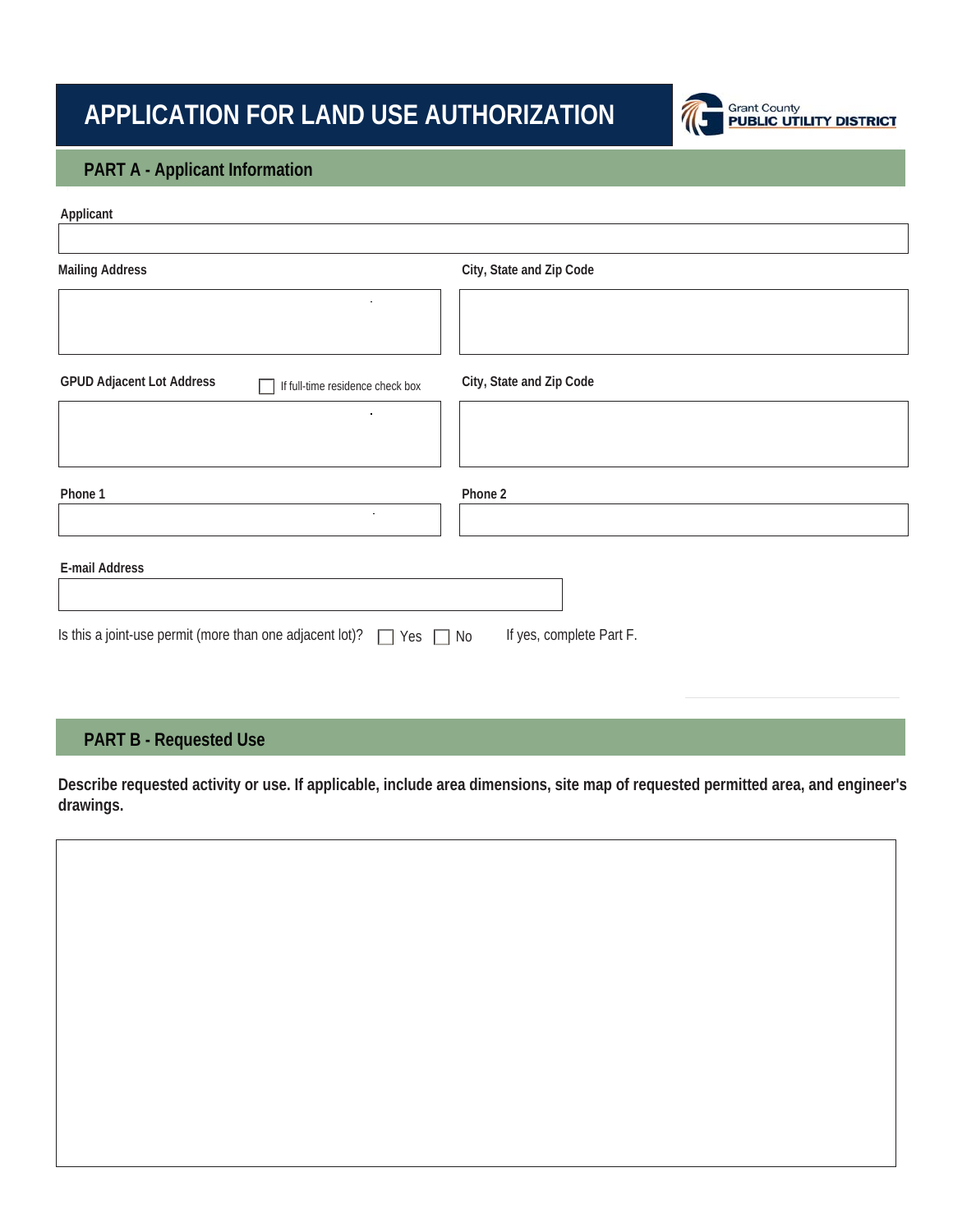| <b>Part C - Public Benefit</b> |                                                                  |                         |                                           |
|--------------------------------|------------------------------------------------------------------|-------------------------|-------------------------------------------|
|                                | Do you live in one of the communities listed below?              | Yes $\Box$<br>No<br>n l | If "Yes" please indicate which community. |
| Columbia Cliffs                | Sunland                                                          | Desert Aire             |                                           |
| <b>Crescent Bar</b>            | Vantage                                                          |                         |                                           |
|                                | If "Yes" demonstrate how public access and benefit are achieved. |                         |                                           |
|                                |                                                                  |                         |                                           |
|                                |                                                                  |                         |                                           |
|                                |                                                                  |                         |                                           |
|                                |                                                                  |                         |                                           |

#### **Part D - Applicant Disclosure**

*The applicant is required to disclose here any existing unpermitted or existing prohibited uses of Grant PUD property. Please list all unpermitted or existing prohibited uses or state "none."*

#### **Part E - Lead Applicant Authorized Signature**

*Owners of property adjacent to the requested Permitted Area must sign the Permit Application, thereby confirming their agreement to abide by the Permit Terms and Conditions and any other applicable regulatory permit agency terms and conditions.* 

*The undersigned hereby certifies that he/she is the legal owner of front-lot property adjacent to the requested Permitted Area; that he/she has read, understands, and*  accepts Grant PUD's Terms and Conditions included with this application; and that the information provided in this application is true, complete, and accurate to the *best of his/her knowledge.* 

**Applicant Signature**

**Date**

**Print Name**

#### E-mail: lands@grantpud.org

Grant County PUD License Compliance and Lands Services, P.O. Box 878 Ephrata, WA 98823 Phone: (509) 754-5085 Application fee due after initial review. DO NOT submit payment with application.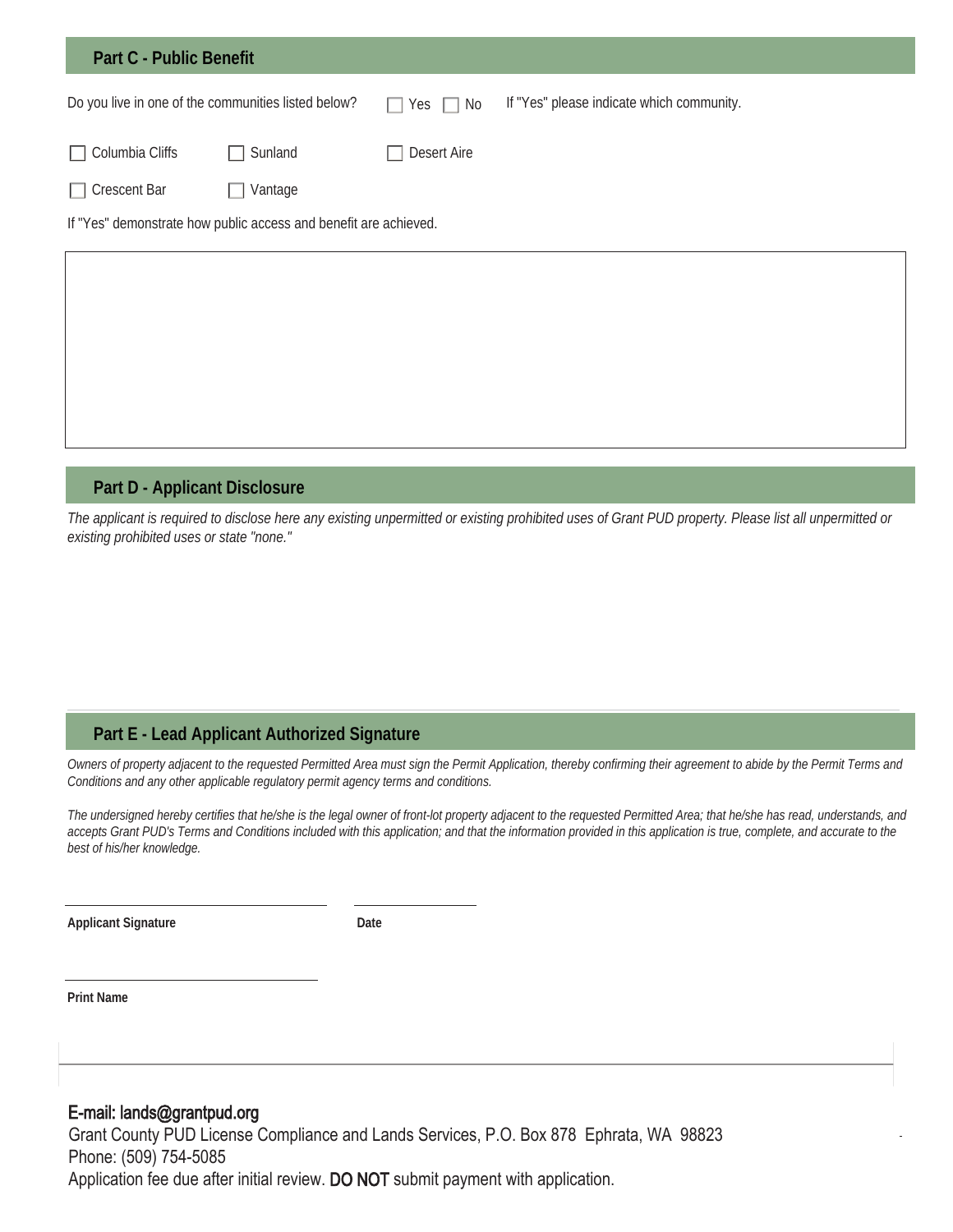#### **Part F - Joint-Use Permit Authorized Signatures**

*Owners of property adjacent to the requested Permitted Area must sign the Permit Application, thereby confirming their agreement to abide by the Permit Terms and Conditions and any other applicable regulatory permit agency terms and conditions.* 

*The undersigned hereby certifies that he/she is the legal owner of front-lot property adjacent to the requested Permitted Area; that he/she has read, understands, and accepts Grant PUD's Terms and Conditions included with this application; and that the information provided in this application is true, complete, and accurate to the best of his/her knowledge.*

| <b>Applicant Signature</b>                                                                      | Date | <b>Applicant Signature</b> | Date |
|-------------------------------------------------------------------------------------------------|------|----------------------------|------|
| <u> 1989 - Johann Stein, fransk politik (d. 1989)</u><br><b>Print Name</b>                      |      | <b>Print Name</b>          |      |
| <b>Applicant Signature</b>                                                                      | Date | <b>Applicant Signature</b> | Date |
| the control of the control of the control of the control of the control of<br><b>Print Name</b> |      | <b>Print Name</b>          |      |
| <b>Applicant Signature</b>                                                                      | Date | <b>Applicant Signature</b> | Date |
| <b>Print Name</b>                                                                               |      | <b>Print Name</b>          |      |
| <b>Applicant Signature</b>                                                                      | Date | <b>Applicant Signature</b> | Date |
| <b>Print Name</b>                                                                               |      | <b>Print Name</b>          |      |
| <b>Applicant Signature</b>                                                                      | Date | <b>Applicant Signature</b> | Date |
| <b>Print Name</b>                                                                               |      | <b>Print Name</b>          |      |
| <b>Applicant Signature</b>                                                                      | Date | <b>Applicant Signature</b> | Date |
| <b>Print Name</b>                                                                               |      | <b>Print Name</b>          |      |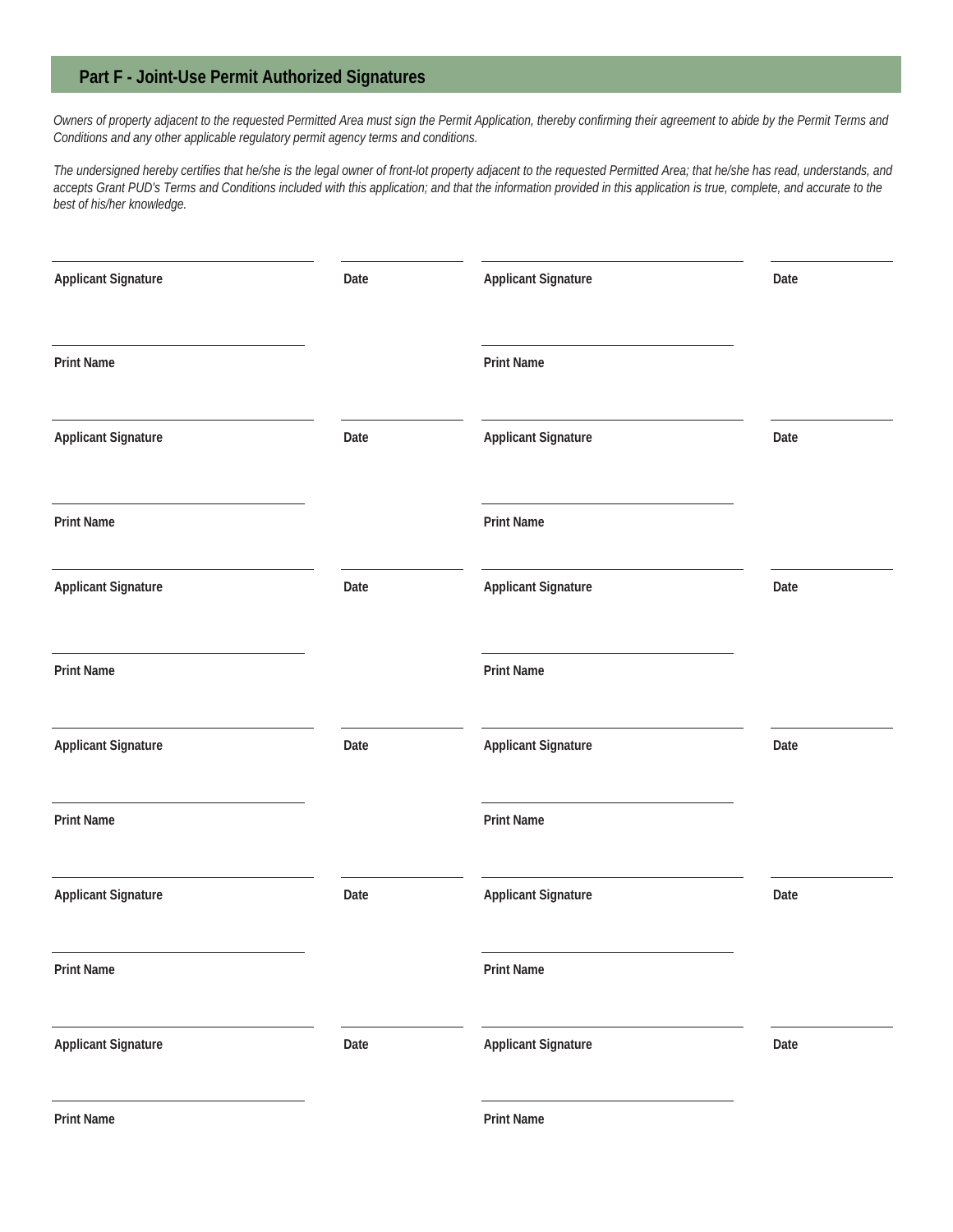## **FOR GRANT PUD - ADMINISTRATIVE USE ONLY**

| Accepted by                                        |              | Date |  |  |  |  |
|----------------------------------------------------|--------------|------|--|--|--|--|
| Application Fees(s) paid? $\Box$ Yes $\Box$ No     | Amount paid  |      |  |  |  |  |
| Type of conveyance to be issued:                   |              |      |  |  |  |  |
| Temporary Use Permit □ Long Term Permit □ Easement | $\Box$ Lease |      |  |  |  |  |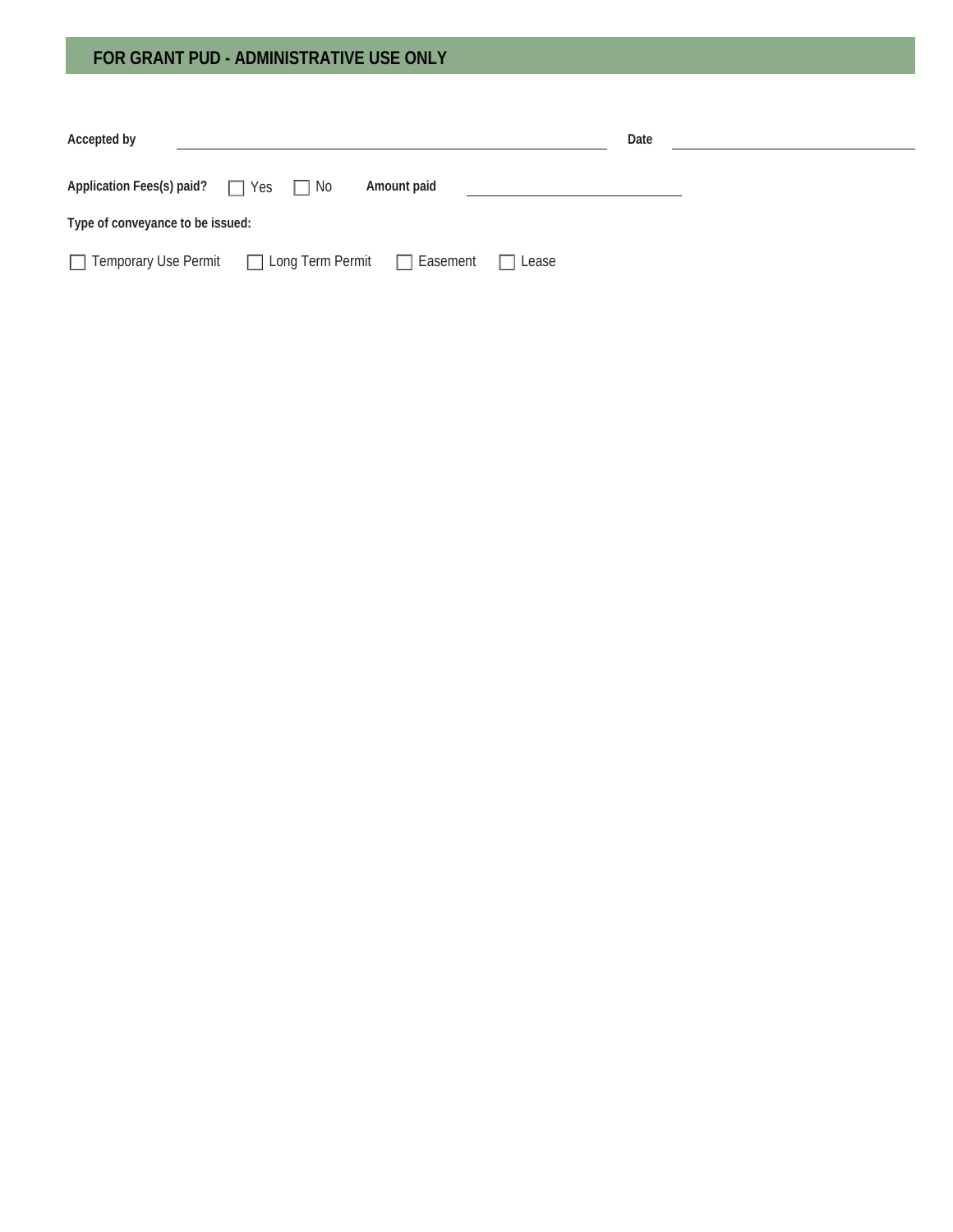# **Shoreline Use Permit Terms and Conditions**

- 1. The terms and conditions of the Priest Rapids Hydroelectric License #2114 are incorporated herein by this reference as if fully set forth herein and Grant PUD permits and the Permittee accepts this Permit in full knowledge of said terms and conditions and subject thereto. Nothing herein shall prevent the Grant PUD in any way from performing its obligations under the terms and conditions of said license.
- 2. In accordance with a January 17, 1957 agreement between Grant PUD and the Wanapum Band, the Wanapum Band has the right at all times, not prohibited by law, to hunt and fish anywhere within the Priest Rapids Project Boundary (Project Boundary), and at all times to gather wild roots, herbs and berries anywhere within the Project Boundary.
- 3. Permittee shall not disturb or remove any archaeological, historical, or other cultural features or any improvements, which may currently exist, or may be found to exist, on the premises. The Permittee shall assume responsibility and be liable for the removal, altering, digging, excavating of any archaeological resource, or for damage, defacing or destruction of any historic or prehistoric archaeological resource or site. Grant PUD will preserve and protect historic and cultural resources and the Wanapum culture. Grant PUD shall not fail to recognize the loss of these important resources if damaged or destroyed through land use violations by pursuing mitigation, restoration, fines, fees, or law enforcement actions.
- 4. Any metal or other permanent survey markers or Priest Rapids Hydroelectric Project Boundary markers removed or damaged by the Permittee will be replaced by Grant PUD at Permittee's expense.
- 5. No personal property shall be placed or stored on Grant PUD property. Grant PUD shall have the right to remove all the personal property located therein and to place such property in storage at the expense and risk of Permittee, and shall give written notice thereof to Permittee.
- 6. This Permit is transferrable to a new owner of property adjacent to Grant PUD property only if: (a) The Permittee is in compliance with the Permit and Grant PUD's Shoreline Management Plan and Procedures and Standards Manual, including these Terms and Conditions; (b) All annual fees have been fully paid; and (c) Grant PUD receives written notice by the transferee that he/she accepts all liabilities and responsibilities under the Permit. Until the Permit is transferred upon satisfaction of the foregoing conditions, all liabilities and responsibilities remain with the existing property owner.
- 7. The Permit is automatically renewed for successive one-year periods, upon payment of the annual Permit fee, as long as Permittee remains in compliance with Grant PUD's Shoreline Management Plan, Procedures and Standards Manual, and Terms and Conditions of the Authorization.
- 8. This Permit issued by Grant PUD may contain terms and conditions that differ from standards in the Procedures and Standards Manual or Shoreline Management Plan. In such cases, the terms of the Permit shall control.
- 9. (A) The Permittee shall at all times ensure that the Permitted Use(s) are constructed, operated and maintained, and that Permittee conducts activities on Grant PUD property in a manner consistent with: (1) the Permit, (2) Grant PUD's Shoreline Management Plan and Procedures and Standards Manual, including these Terms and Conditions, (3) the scenic and recreational value of the Project as determined by Grant PUD, and (4) the minimization of any degradation of water quality or any adverse impact on fish and wildlife habitat and natural environmental values. (B) Grant PUD may, at its discretion, conduct inspections of Permitted Use(s) or require documentation from Permittee (including photographs, invoices, construction records, etc.) demonstrating compliance with the Permit, Grant PUD's Shoreline Management Plan and Procedures and Standards Manual, and these Terms and Conditions. (C) Permittee agrees to reimburse Grant PUD for any costs (including attorney's fees) that Grant PUD may incur in enforcing the Permit, the Shoreline Management Plan, and these Terms and Conditions. Permittee shall reimburse Grant PUD for all damages to Grant PUD property resulting from any violation of the Permit, or the Shoreline Management Plan including these Terms and Conditions. (D) By accepting the Permit, Permittee grants Grant PUD ingress egress access to the Permitted property to conduct the inspections and actions stated above.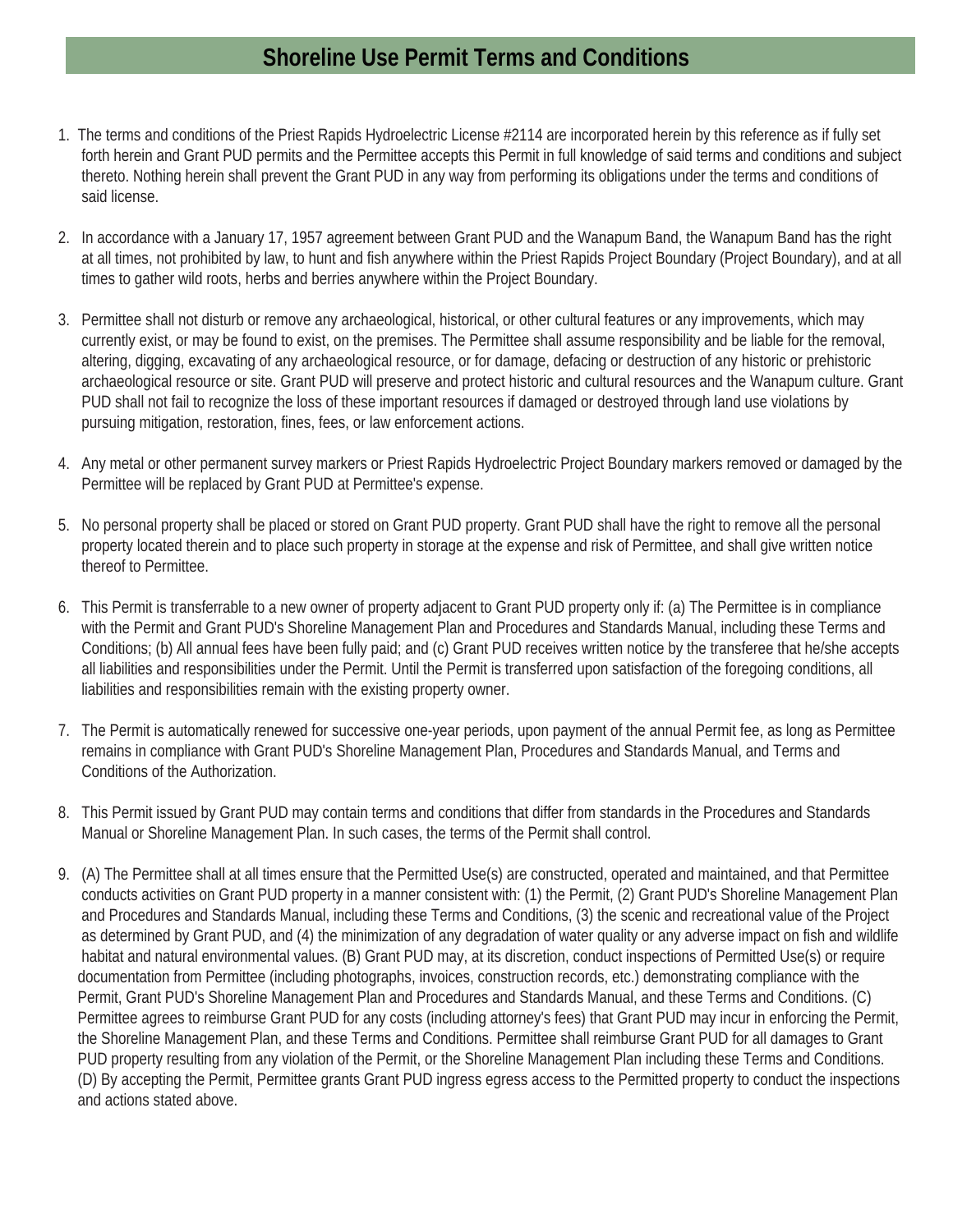- 10. Grant PUD must retain the full, unconditional, unrestricted and complete right and privilege to raise or lower, restrict, control, store, retain, withhold, increase, decrease, retard, stop, obstruct, divert or use the reservoirs in any manner that Grant PUD, its successors and assigns, may deem appropriate; and the erection, operation and maintenance by the Permittee of Permitted Use(s) shall in no way interfere with such uses, regulations or control of the reservoirs or its water.
- 11. The Permittee agrees that if subsequent operations by Grant PUD require an alteration in the location of the Permitted Use(s), or, if in the opinion of Grant PUD the Permitted Use(s) shall cause an obstruction to navigation, or that the public interest or its own business purposes so require, the Permittee shall be required, upon written notice from Grant PUD, to remove, alter or relocate the Permitted Use(s) without expense to Grant PUD.
- 12. In connection with the ownership, construction, operation or maintenance of the Permitted Use(s), no attempt shall be made by the Permittee to forbid or interfere with the public's full and free authorized use of Grant PUD lands or Project waters of, within, or adjacent to the Permitted Area or the Permitted Use(s).
- 13. This Permit only constitutes a license to use Grant PUD land and does not convey any property rights, either in real estate or material. Nor does it authorize any injury to private property or invasion of private rights or any infringement of federal, state or local laws or regulations, or eliminate the need to obtain federal, state, or local assent required by law for the construction, operation or maintenance of the Permitted Use(s). Permittee agrees not to attempt to set up any claim of property rights or interests in or to the reservoir or the adjacent lands of Grant PUD by reason of the occupancy or use of these Permitted Use(s).
- 14. All expenses and responsibilities for the construction, installation, operation and maintenance of the Permitted Use(s), including the expenses of obtaining all necessary federal, state and local Permits or approvals, shall be borne solely by the Permittee.
- 15. The Permittee agrees to, and does hereby, release, indemnify and agree to save and hold Grant PUD, its officers, directors, agents and employees, harmless from any and all causes of action, suits at law or equity, or claims or demands, or from any liability of any nature whatsoever for or on account of any damages to persons or property, including the Permitted Use(s), growing out of the ownership, construction, installation, operation or maintenance by the Permittee of the Permitted Use(s).
- 16. (A) Except as stated in (B) below, by thirty (30) days' written notice mailed to the Permittee by registered or certified letter, Grant PUD may revoke this Permit whenever it determines that the public interest or its business purposes require such revocation or when it determines that the Permittee has failed to comply with the conditions of the Permit, Shoreline Management Plan, Procedures and Standards Manual, or these Terms and Conditions, including the payment of any fee, or any additional conditions imposed by Grant PUD or by any federal, state, or local agency. The revocation notice shall specify the reasons for such action. Grant PUD may, in its sole discretion, give the Permittee the opportunity to cure any violation prior to revocation. (B) Notwithstanding, (A) above, if in the opinion of Grant PUD, circumstances so dictate, Grant PUD may summarily revoke this Permit with less than 30 days' notice. (C) At such time that the Permittee ceases to operate and maintain the Permitted Use(s), upon expiration of this Permit, or upon revocation of this Permit, the Permittee shall remove the Permitted Use(s) within thirty (30) days, at the Permittee's expense, and restore the waterway and lands to their former condition as of the Effective Date of the Permit. If the Permittee fails to complete removal and restoration to the satisfaction of the company, Permittee agrees that Grant PUD may do so and recover the cost from the Permittee.
- 17. Permittee may not engage in commercial activity or otherwise charge a fee for the use by others of the Permitted Area or Permitted Use(s) without authorization.
- 18. This Permit is issued in reliance upon all the information in the application being true and complete. Facilities (including any modifications or additions thereto) cannot exceed the sizes stated in the Procedures and Standards Manual or the Permit.
- 19. Floating structures shall be securely anchored by means of mooring that do not obstruct the free use of the reservoir shoreline as determined sufficient by Grant PUD and other jurisdictional agencies.
- 20. Permit numbers shall be posted in a location visible from the shoreline and the reservoir.